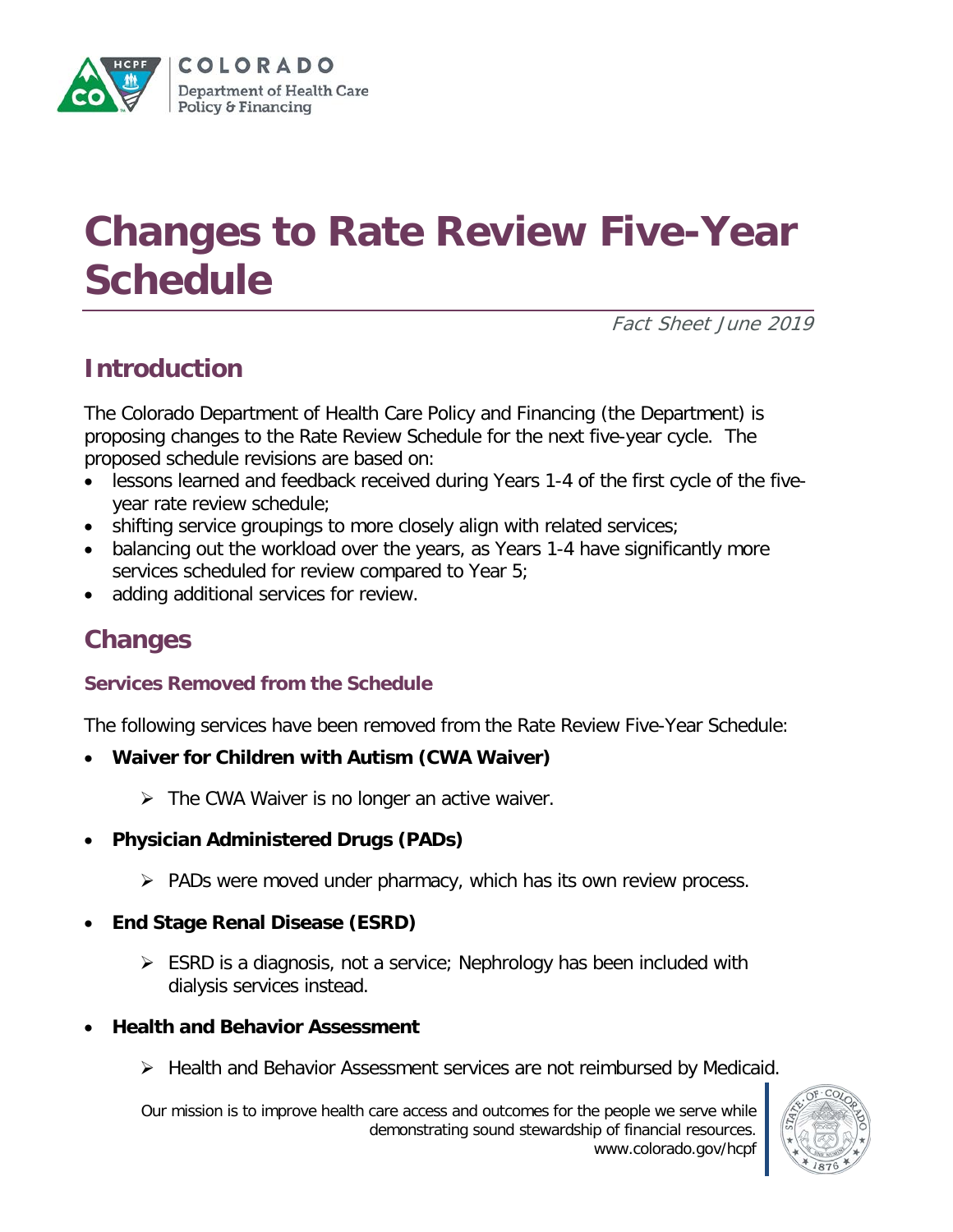#### **Services Added to the Schedule**

The following services have been added to the Rate Review Schedule; many of which became covered services post-creation of the original schedule:

- **Injections and other Miscellaneous J-Codes**
	- $\triangleright$  Added to Year Two with other physician specialty services.

#### • **Health Education Services**

- $\triangleright$  Added to Year Two with other physician services.
- $\triangleright$  Includes some codes that have previously been reviewed, and some which have not been previously reviewed.
- $\triangleright$  Added to the schedule to align with other Department initiatives being brought to the Medical Services Board.
- **Prenatal Plus**
	- $\triangleright$  Added to Year Three with other maternity and like services.

#### • **Pediatric Behavioral Therapy**

- $\triangleright$  Added to Year Five with other pediatric and home-based services.
- $\triangleright$  Suggested for rate review by stakeholders.

#### • **Pediatric Personal Care**

 $\triangleright$  Added to Year Five with other pediatric and home-based services.

#### **Services Moved to another Year of Review**

The following services were moved to a different year of the five-year rate review cycle:

- **Home and Community-Based Services Waivers**
	- $\triangleright$  Due to the high volume of stakeholder feedback during the first review cycle, HCBS Waivers were moved from Year Two to Year One of the rate review cycle to isolate HCBS waivers into their own year.
- **Physician Services**
	- $\triangleright$  To consolidate most physician services into the same year of review, the following services were moved from Year Three to Year Two: Radiology, Primary Care, E&M, Vaccines and Immunizations, Family Planning Services,

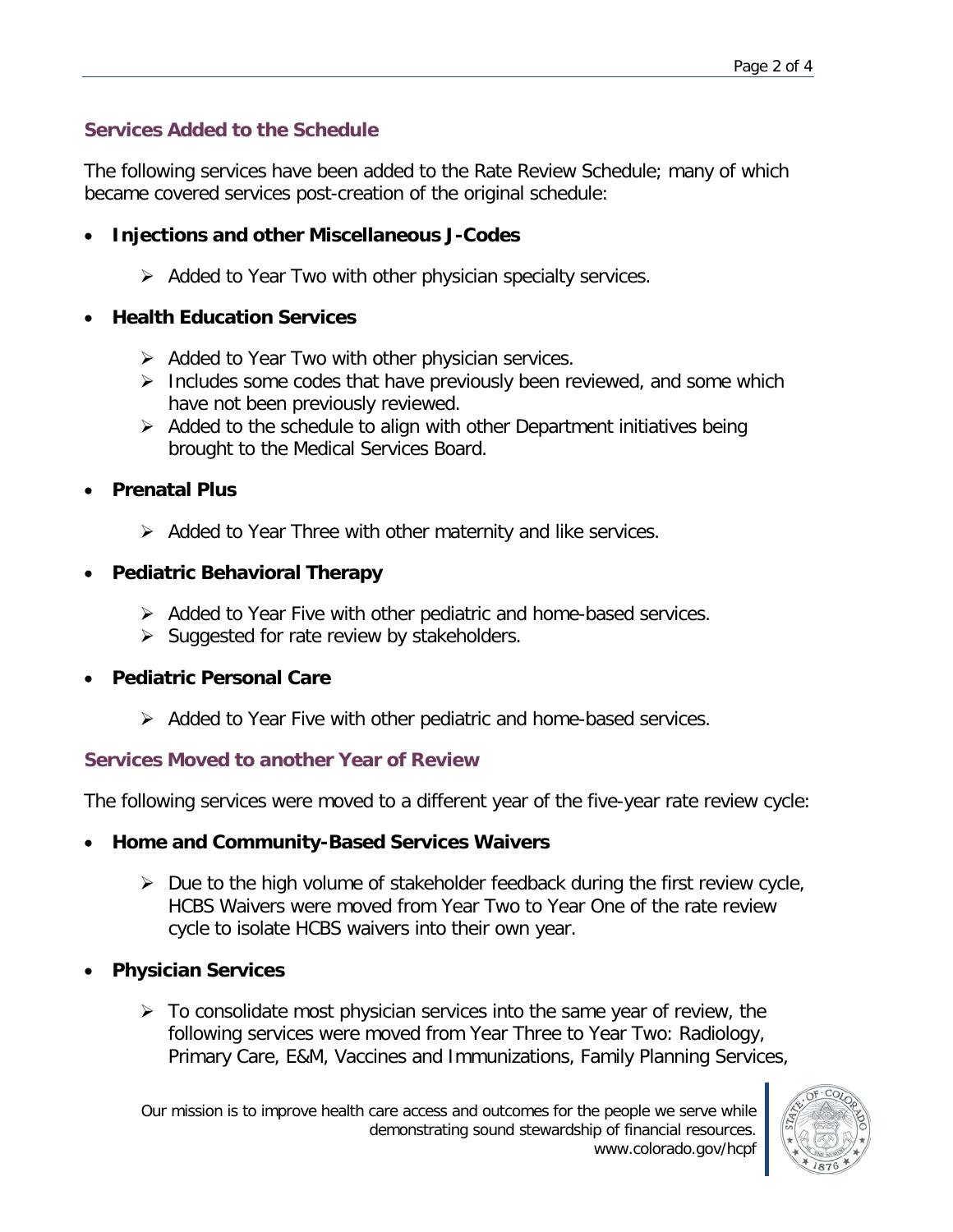and miscellaneous physician services.

#### • **Dialysis and Nephrology Services**

 $\triangleright$  To better align like services, Dialysis and Nephrology services were moved from Year Four to Year Two.

#### • **Laboratory and Pathology Services**

 $\triangleright$  To better align like services, Laboratory and Pathology services were moved from Year One to Year Two.

#### • **Eyeglasses**

 To better align like services, Eyeglasses were moved from Year Five to Year Two, to be reviewed at the same time as Ophthalmology.

#### • **Dental Services**

 $\triangleright$  To balance out the workload for each year of the review, Dental Services were moved from Year Three to Year Four.

#### • **Special Connections Program Services**

▶ To better align like services, Special Connections Program Services were moved from Year Four to Year Three, to be reviewed at the same time as Maternity Services, Prenatal Plus, and the Nurse Home Visitor Program.

#### • **Disposable Supplies, Prosthetics, and Orthotics**

 $\triangleright$  To better align like services, Disposable Supplies, Prosthetics, and Orthotics were moved from Year Five to Year Four, to be reviewed at the same time as Durable Medical Equipment.

#### • **Home Health Services and Private Duty Nursing**

 $\triangleright$  To better align like services and balance the workload for each year of the review, Home Health Services and Private Duty Nursing were moved from Year One to Year Five, and as a result will be reviewed sooner.

#### • **Physician Services: Speech Therapy and Physical and Occupational Therapy**

To better align like services:

Speech Therapy Physician Services were moved from Year Two to Year Five

Our mission is to improve health care access and outcomes for the people we serve while demonstrating sound stewardship of financial resources. www.colorado.gov/hcpf